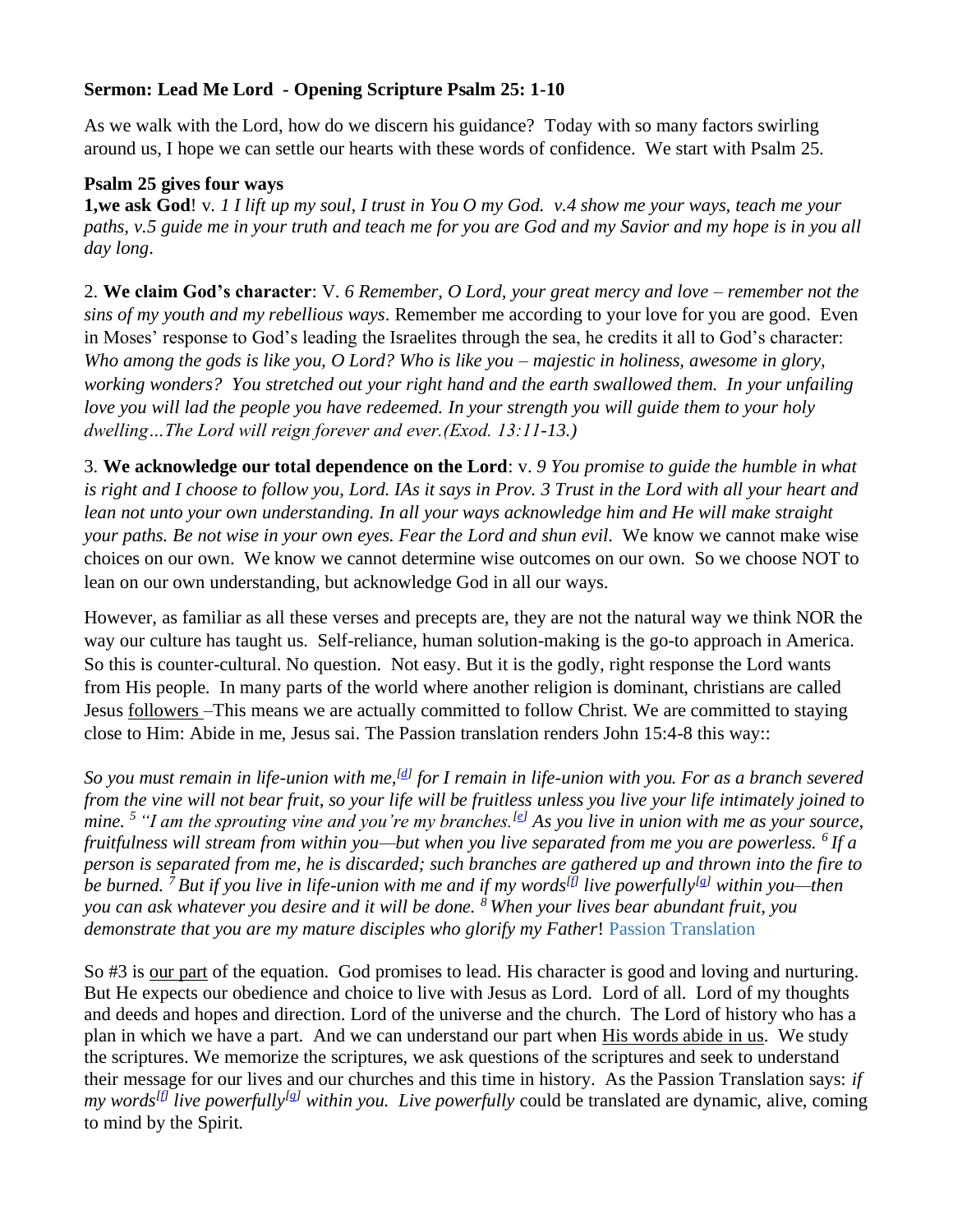4. And that relates to #4 – **We go to the Scriptures to hear a word from God.** Often, the Spirit brings Bible stories to mind that will keep us on His path. I want to share a story from the Old Testament and one from the New Testament that have been formative in our leading from God this winter. First, the story of God's leading the Israelites out of Egypt before they crossed the Red Sea.

# **Leading by zigs and zags**

I appreciated from one pastor's sermon: "Following God is a matter of zigs and zags. It is not a matter of going directly from point A to point B." He notes several lessons in the early days when Israel left Egypt:

First, the coffin.. We read in verse 19 that as they went up out of Egypt, "Moses took the bones of Joseph with them." That is because four hundred years earlier when he died, Joseph had made the sons of Israel swear an oath. Joseph had said to them on his deathbed "God's going to come to our people. This is not our home. God's going to take us out of Egypt. He's going to take us back to the land of promise. He's going to put us where our ancestors are. And when he takes you, don't leave me here in Egypt. Swear to me that you will take my bones with you.". I want to be buried in Canaan with Abraham, Isaac and Jacob." So,. And as they left Egypt, they carried the coffin of Joseph, and as they head out southward toward the Red Sea the coffin leads the way. This became God's visible reminder of their ultimate destination. I can just hear some little kid. He turns to his mother and says, "Why are those men carrying that box?"

"Well, honey, it's not a box. It's a coffin."

"What's a coffin?"

"Well, it has the bones of a dead man in it."

"Oh, gross. Why are we taking it with us?"

"Well, honey, we're taking it to Canaan."

"We're not headed to Canaan."

"Yes we are. Yes we are. That coffin is going to Canaan."

So every day as they started the march, no matter where the zigs or the zags went, there was a continual reminder that God was taking them to point B. That coffin is going to Canaan. (The straightest route is a zig zag.)

So what is the equivalent of a coffin for you to help you remember your destination? What is God's reminder of his good intention? It could be in something someone says, or a song or a Bible verse that comes. It could be a person who becomes that reminder of His plans to give you and future and a hope. For us it has been Bruce and Becky and all the work they are going through to try to find a house with us so we have a covering at this last part of our journey and their care and protection.

Second, God led with tangible evidence of His presence. Look at verse 21: "*By day the Lord went ahead of them in a pillar of cloud to guide them, and by night in a pillar of fire to give them light; so that they could travel.*" They would know the way. They would be able to follow their God by day or by night because he was visibly, tangibly present to them. The pillar of cloud by day and the pillar of fire by night never left its place in front of the people. That cloud was their God guiding them. The Scripture says that when the cloud moved, they said, "roll up the sleeping bags, roll up the tents. We're on our way." And they moved farther into the desert. Their God was guiding them by day or by night.

God was not only guiding them, but they also sensed the presence of God protecting them. The Bible says that in a few days when Pharaoh decided he wanted to chase after them anyway and bring them back, as Israel saw the chariots coming and the soldiers and they looked at the other direction and there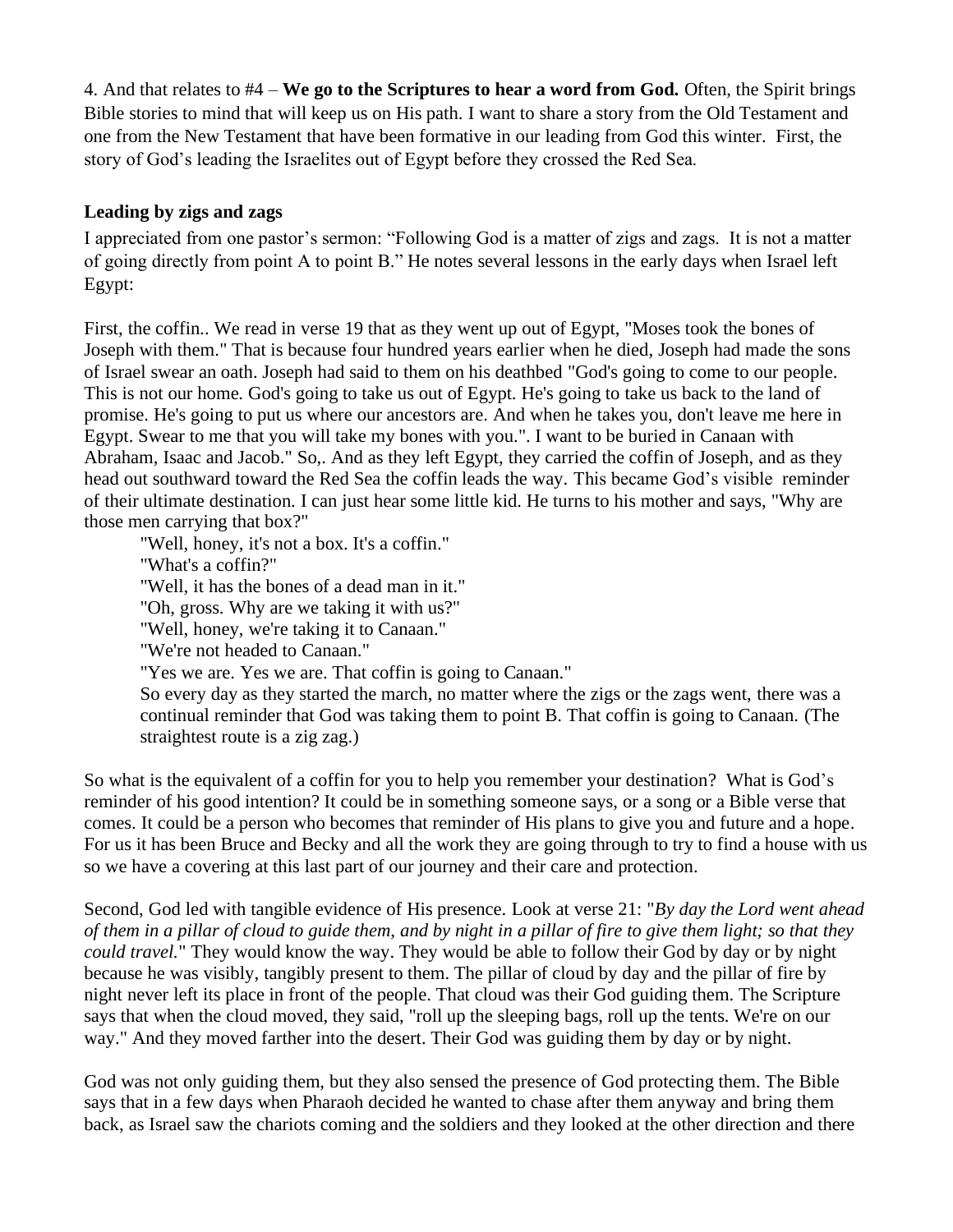was a sea that they could not pass, the cloud inserted itself between the chariots of Egypt and the people of Israel. The horses could not penetrate that dense opaqueness. And then all of a sudden the sea split open and Israel walked through. And when Israel got on dry land on the other side, the cloud lifted, the horses and chariots ran into the water and the sea covered them.. They saw their God protecting them. The Scripture says that that cloud also protected them when they got out into the heat of the desert, because that cloud inverted itself and became a shade canopy against the heat of the sun. In the midst of the zigs and the zags, that pillar was the presence of their God telling them which way to go, protecting them, and also speaking to them. Look for ways that God's presence will be revealed to you and give you confidence and hope.

However, #3, don't expect God to take a straight line and get you quickly and easily from point A to point B. God led the Israelites to Canaan on a zig zag route. This was true at the very beginning of their flight out of Egypt. Look at v. 17-18 in our Text (Exod.13). *When Pharaoh finally let the people go, God did not lead them along the main road that runs through Philistine territory, even though that was the shortest route to the Promised Land. God said, "If the people are faced with a battle, they might change their minds and return to Egypt." <sup>18</sup> So God led them in a roundabout way through the wilderness toward the Red Sea.*<sup>[\[a\]](https://www.biblegateway.com/passage/?search=exod%2C13%3A17-18&version=NLT#fen-NLT-1886a)</sup> That wasn't common sense, but it was the way that would teach the people to rely solely on the Lord and would reveal the great power of God as He pushed back the waters of the Red Sea so the Israelites could cross to safety from the pursuing Egyptians and then closed the Sea again when the Egyptians entered it in pursuit. Not one Egyptian survived. This object lesson demonstrated to all the surrounding nations the character and purposes of God. A lesson that the Israelites themselves learned in their deliverance. And God did this BY taking them on a zig zag route to Canaan. One of God's right turns. So don't immediately doubt God's leading or good purposes for you if you have to turn away from what you thought was intended.

### **Our application of the Old and New Testament Bible stories**:

As we waited through the difficult negotiation with the buyers of our wheaton house, the Lord reminded me of the little book: **Red Sea Rules**. I looked it back up on my blog: [marylousreviews@blogspot.com](mailto:arylousreviews@blogspot.com) and the first rule was: "Realize that God means for you to be where you are… God had led the Israelites to the very cul-de-sac between hostile hills, to the edge of a sea too deep to be forded and too wide to be crossed…If you find yourself in a difficult spot, remember: you are there by God's appointment, in His keeping, under His training, and for His time" Robert Morgan*, Red Sea Rules*, Nelson, Publishers, pp.6,13] Ah, yes. Rule 5 is "Stay calm and confident and give God time to work." OK. Rule 8 is Trust God to deliver you in his own unique way." This brought me back to Moses' words to the Israelites in Exod.14 "*Don't be afraid. Just stand still and watch the Lord rescue you today….The Lord himself will fight for you; you need only to be still.*" (v. 13-14). That brought the song Still to mind (which we will sing in response to this sermon):

"Hide me now under your wings; cover me with your mighty hand. Refrain: When the oceans rise and thunders roar, I will soar with You above the flood Father, you are King over the storm; I will be still and know you are God. Find rest, my soul, in Christ alone. Know His power in quietness and trust. Refrain: When the oceans rise and thunders roar, I will soar with You above the flood Father, you are King over the storm; I will be still and know you are God. (Hillsong)

After Moses told the people to be still, then he did what God told him to do next. V. 16 *Raise your staff (his rod of authority) and stretch out your hand over the sea to divide the water so that the Israelites can go through the sea.*" As Christians, our rod of authority is the Name and Authority of Jesus Himself, the blood of the Lamb and the Word of our testimony (Rev. 12:11). So, in the middle of Wednesday night the 27th, when God brought these truths to mind, I raised my arm in faith and claimed Christ's victory in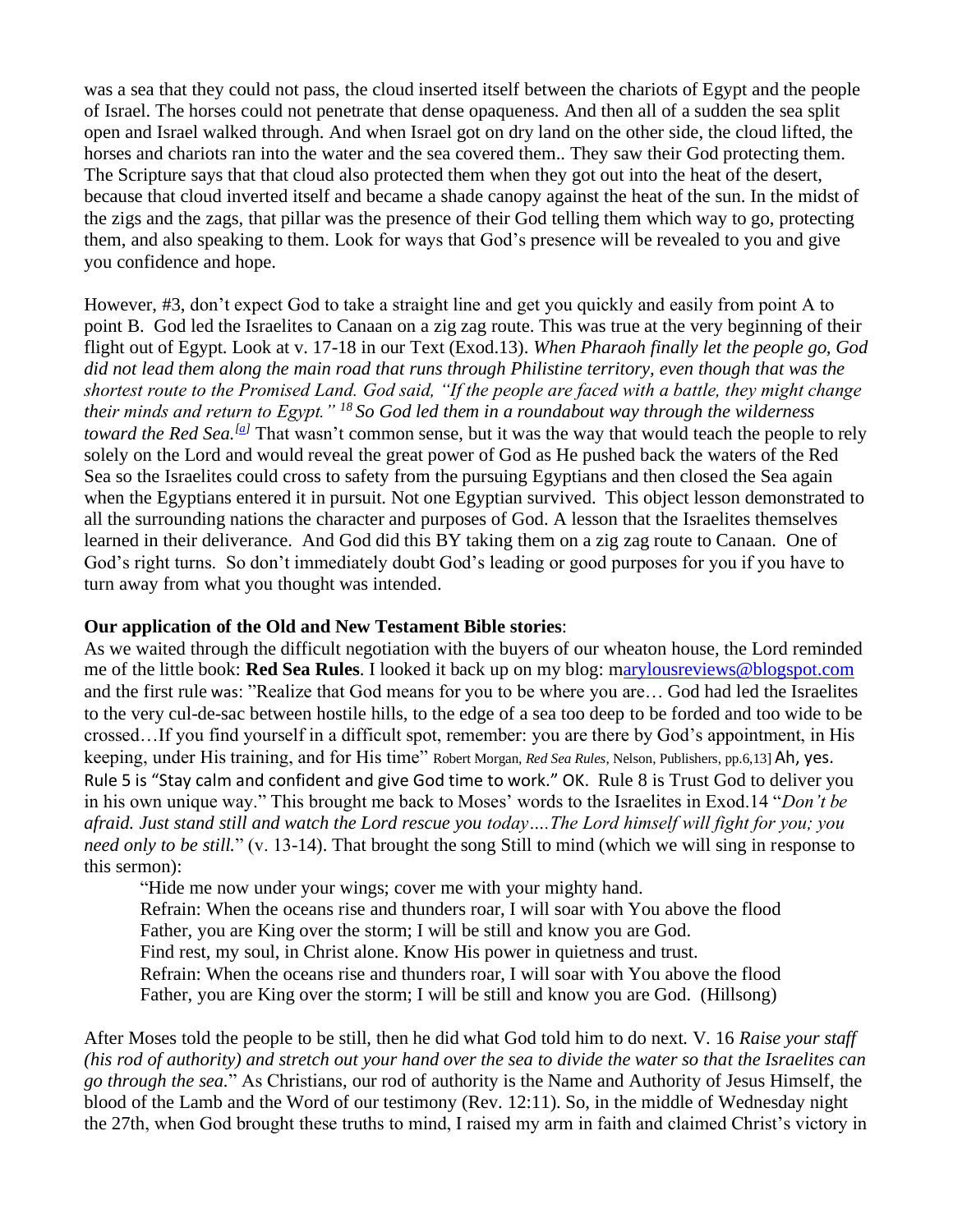our situation. I praised the Lord and acknowledged his Lordship and trusted Him to act for his glory. And then I went back to sleep. The whole next day went by with still no word. And the next…Finally word came late Friday that they had signed the contract and the sale was on! God had made a way through the sea.

The New Testament story is the familiar story of the storm on the sea of Galilee. The gospel writer Mark describes it in ch. 6

*Immediately after the feeding of the 5,000, is, 45J esus insisted that his disciples get back into the boat and head across the lake to Bethsaida, while he sent the people home. <sup>46</sup> After telling everyone good-bye, he went up into the hills by himself to pray.*

*<sup>47</sup> Late that night, the disciples were in their boat in the middle of the lake, and Jesus was alone on land. <sup>48</sup> He saw that they were in serious trouble, rowing hard and struggling against the wind and waves. About three o'clock in the morning[\[a\]](https://www.biblegateway.com/passage/?search=Mark+6%3A45-53&version=NLT#fen-NLT-24429a) Jesus came toward them, walking on the water. when they saw him walking on the water, they cried out in terror, thinking he was a ghost. <sup>50</sup> They were all terrified when they saw him.*

*But Jesus spoke to them at once. "Don't be afraid," he said. "Take courage! I am here![\[b\]](https://www.biblegateway.com/passage/?search=Mark+6%3A45-53&version=NLT#fen-NLT-24431b)" <sup>51</sup> Then he climbed into the boat, and the wind stopped.* 

And they crossed the lake in safety.

The disciples had been part of the miracle of the feeding of the 5,000 and they were now in the boat on the lake at Jesus's direction, heading in a new direction.

As the story came to mind, I thought – that's our situation, Lord. We have seen God's hand in many ways in our move to Florida and we are headed to Orlando because we feel the Lord told us to get in the boat and head in that new direction. But on this journey we came into a turbulent storm. All was not smooth sailing. Through the selling and buying both houses we were in contact with 3 different lawyers and 4 different realtors as we tried to settle the money issues with selling our house and the money issues with buying our Orlando house.! When Bruce saw the Florida lawyer on March 25 and explained what we were trying to do to buy the house as two couples through my trust plus money Bruce and Becky would add to buy into the sale, the lawyer said, "I have been in the law business for over 50 years, and this is the most complicated case I have ever encountered! *Mark 6:48 the disciples were straining at the oars because the wind was against them.* A turbulent storm with strong winds and waves high enough to swamp the boat. It took days of questions, issues, research and paperwork to sort this out. Then, another part of the storm was the future of Sam and Evan and where they would locate and what future was ahead for them. Confusion and a storm was swirling around them and the future of the church – not just around us while we were in Orlando.

Then came all the issues around the covid-19 virus. It's global implications have rocked people in many countries and have reached to our house church and our people as well. The hope is the end of the storm story in Mark 6:

When Jesus came to the disciples in the boat, spoke his peace to them and entered the boat, the storm subsided, the wind died down and the disciples and Jesus were able to get safely to the other side.

### **Dealing with the unexpected**

.

Christ's stilling of the storm was the promise and picture I hold onto as we and so many of you continue to navigate the unexpected squalls on our journey – with school closing, future plans now uncertain etc. We know that Jesus is with us and will quiet the storm and get us safely to the other side – for us to our new life in Orlando, for you to points you will discover – some already known, some unknown. But God allows us to experience the storm on our pathway so we will trust God more completely.